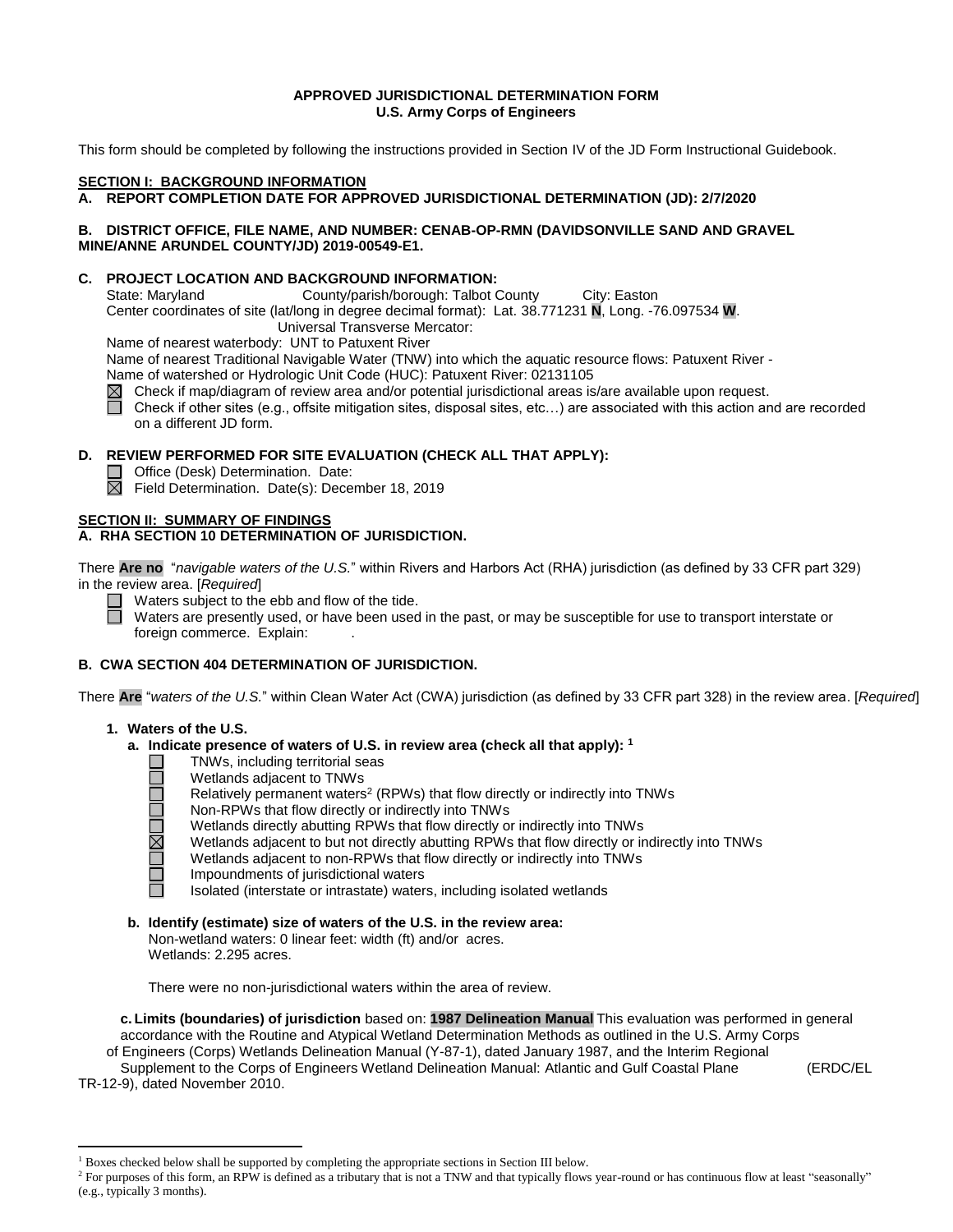The CORPS conducted a field review on January 21, 2019. During that review, one wetland complex was identified in Area 5. The areas are adjacent but not abutting an RPW which flows to Dixon creek approximately 700 lf from the associated wetlands. The Corps has determined that the wetland complex is jurisdictional on site. A significant nexus to the downstream TNW exists for these wetlands, which is a manmade non-jurisdictional conveyance, to a roadside ditch, and ultimately to Dixon Creek. The man made ditch is connected directly to the wetland compound which maintains a surface connection to Dixon Creek. There are small pocketed wetlands within 50 feet of the main complex that are connected through surface water, these were delineated in the past and have subsequently been filled without a permit. The corps is retaining jurisdiction because of aerial imagery that suggests that it was a larger wetland complex that would have been connected if not disturbed. These wetlands discharge surface and groundwater to this larger wetland complex as they are all within close proximity. The entire wetland complex contributes surface and ground water to the manmade ditch which ultimately flows into tidal waters. In addition, the nearest TNW is relatively close, approximately 700 lf from the adjacent wetlands.

Elevation of established OHWM (if known): Unknown.

- **2. Non-regulated waters/wetlands (check if applicable): 3**
	- Potentially jurisdictional waters and/or wetlands were assessed within the review area and determined to be not jurisdictional. Explain:

## **SECTION III: CWA ANALYSIS**

### **A. TNWs AND WETLANDS ADJACENT TO TNWs**

**The agencies will assert jurisdiction over TNWs and wetlands adjacent to TNWs. If the aquatic resource is a TNW, complete Section III.A.1 and Section III.D.1. only; if the aquatic resource is a wetland adjacent to a TNW, complete Sections III.A.1 and 2 and Section III.D.1.; otherwise, see Section III.B below**.

**1. TNW** 

Identify TNW: .

Summarize rationale supporting determination: .

#### **2. Wetland adjacent to TNW**

Summarize rationale supporting conclusion that wetland is "adjacent": .

#### **B. CHARACTERISTICS OF TRIBUTARY (THAT IS NOT A TNW) AND ITS ADJACENT WETLANDS (IF ANY):**

**This section summarizes information regarding characteristics of the tributary and its adjacent wetlands, if any, and it helps determine whether or not the standards for jurisdiction established under** *Rapanos* **have been met.** 

**The agencies will assert jurisdiction over non-navigable tributaries of TNWs where the tributaries are "relatively permanent waters" (RPWs), i.e. tributaries that typically flow year-round or have continuous flow at least seasonally (e.g., typically 3 months). A wetland that directly abuts an RPW is also jurisdictional. If the aquatic resource is not a TNW, but has year-round (perennial) flow, skip to Section III.D.2. If the aquatic resource is a wetland directly abutting a tributary with perennial flow, skip to Section III.D.4.** 

**A wetland that is adjacent to but that does not directly abut an RPW requires a significant nexus evaluation. Corps districts and EPA regions will include in the record any available information that documents the existence of a significant nexus between a relatively permanent tributary that is not perennial (and its adjacent wetlands if any) and a traditional navigable water, even though a significant nexus finding is not required as a matter of law.**

**If the waterbody 4 is not an RPW, or a wetland directly abutting an RPW, a JD will require additional data to determine if the waterbody has a significant nexus with a TNW. If the tributary has adjacent wetlands, the significant nexus evaluation must consider the tributary in combination with all of its adjacent wetlands. This significant nexus evaluation that combines, for analytical purposes, the tributary and all of its adjacent wetlands is used whether the review area identified in the JD request is the tributary, or its adjacent wetlands, or both. If the JD covers a tributary with adjacent wetlands, complete Section III.B.1 for the tributary, Section III.B.2 for any onsite wetlands, and Section III.B.3 for all wetlands adjacent to that tributary, both onsite and offsite. The determination whether a significant nexus exists is determined in Section III.C below.**

**1. Characteristics of non-TNWs that flow directly or indirectly into TNW**

<sup>&</sup>lt;sup>3</sup> Supporting documentation is presented in Section III.F.

<sup>&</sup>lt;sup>4</sup> Note that the Instructional Guidebook contains additional information regarding swales, ditches, washes, and erosional features generally and in the arid West.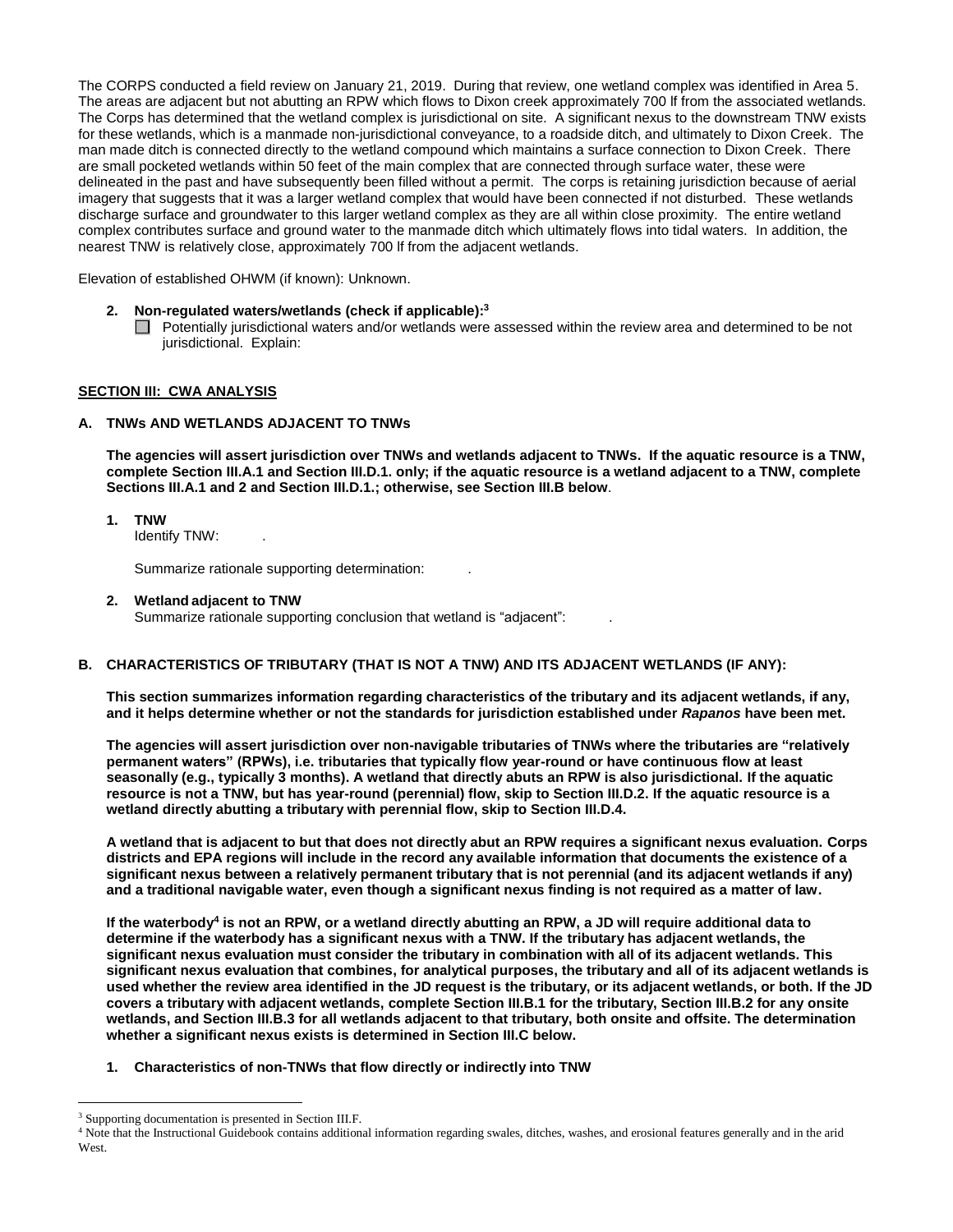| (i) | <b>General Area Conditions:</b><br>Watershed size: Pick List<br>Drainage area:<br><b>Pick List</b><br>Average annual rainfall: inches<br>Average annual snowfall: inches |                                                                                                                                                                                                                                                                                                                                                                                                                                         |  |  |  |
|-----|--------------------------------------------------------------------------------------------------------------------------------------------------------------------------|-----------------------------------------------------------------------------------------------------------------------------------------------------------------------------------------------------------------------------------------------------------------------------------------------------------------------------------------------------------------------------------------------------------------------------------------|--|--|--|
|     |                                                                                                                                                                          | (ii) Physical Characteristics:<br>(a) Relationship with TNW:<br>$\Box$ Tributary flows directly into TNW.<br>Tributary flows through Pick List tributaries before entering TNW.                                                                                                                                                                                                                                                         |  |  |  |
|     |                                                                                                                                                                          | Project waters are Pick List river miles from TNW.<br>Project waters are Pick List river miles from RPW.<br>Project waters are Pick List aerial (straight) miles from TNW.<br>Project waters are Pick List aerial (straight) miles from RPW.<br>Project waters cross or serve as state boundaries. Explain:                                                                                                                             |  |  |  |
|     |                                                                                                                                                                          | Identify flow route to TNW <sup>5</sup> :<br>Tributary stream order, if known:                                                                                                                                                                                                                                                                                                                                                          |  |  |  |
|     |                                                                                                                                                                          | (b) General Tributary Characteristics (check all that apply):<br>Tributary is:<br><b>O</b> Natural<br>Artificial (man-made). Explain:<br>Manipulated (man-altered). Explain:                                                                                                                                                                                                                                                            |  |  |  |
|     |                                                                                                                                                                          | Tributary properties with respect to top of bank (estimate):<br>Average width: feet<br>Average depth: feet<br>Average side slopes: Pick List.                                                                                                                                                                                                                                                                                           |  |  |  |
|     |                                                                                                                                                                          | Primary tributary substrate composition (check all that apply):<br><b>Silts</b><br>Sands<br>Concrete<br>$\blacksquare$<br>Cobbles<br>Muck<br>Gravel<br>Vegetation. Type/% cover:<br>Bedrock<br>Other. Explain:                                                                                                                                                                                                                          |  |  |  |
|     |                                                                                                                                                                          | Tributary condition/stability [e.g., highly eroding, sloughing banks]. Explain:<br>Presence of run/riffle/pool complexes. Explain:<br>Tributary geometry:<br>Tributary gradient (approximate average slope):<br>$(c)$ Flow:<br>Tributary provides for: Pick List<br>Estimate average number of flow events in review area/year: Pick List<br>Describe flow regime:<br>Other information on duration and volume:                         |  |  |  |
|     |                                                                                                                                                                          | Surface flow is: Characteristics:                                                                                                                                                                                                                                                                                                                                                                                                       |  |  |  |
|     |                                                                                                                                                                          | Subsurface flow: Pick List. Explain findings:                                                                                                                                                                                                                                                                                                                                                                                           |  |  |  |
|     |                                                                                                                                                                          | $\Box$ Dye (or other) test performed:                                                                                                                                                                                                                                                                                                                                                                                                   |  |  |  |
|     |                                                                                                                                                                          | Tributary has (check all that apply):<br>Bed and banks<br>OHWM <sup>6</sup> (check all indicators that apply):<br>clear, natural line impressed on the bank<br>the presence of litter and debris<br>changes in the character of soil<br>destruction of terrestrial vegetation<br>the presence of wrack line<br>shelving<br>vegetation matted down, bent, or absent<br>sediment sorting<br>leaf litter disturbed or washed away<br>scour |  |  |  |

 $<sup>5</sup>$  Flow route can be described by identifying, e.g., tributary a, which flows through the review area, to flow into tributary b, which then flows into TNW.</sup> <sup>6</sup>A natural or man-made discontinuity in the OHWM does not necessarily sever jurisdiction (e.g., where the stream temporarily flows underground, or where the OHWM has been removed by development or agricultural practices). Where there is a break in the OHWM that is unrelated to the waterbody's flow regime (e.g., flow over a rock outcrop or through a culvert), the agencies will look for indicators of flow above and below the break.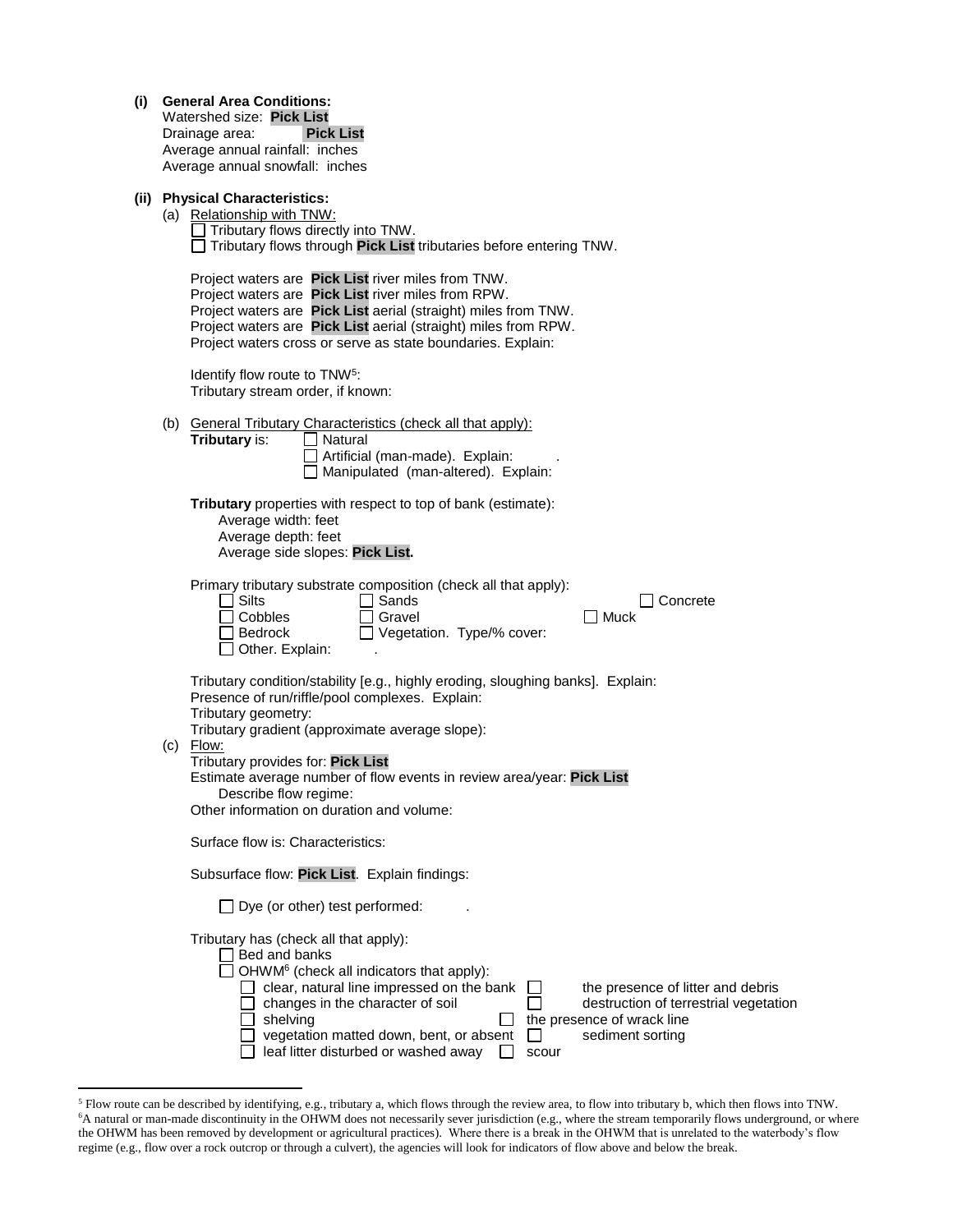|         | sediment deposition<br>multiple observed or predicted flow events<br>water staining<br>abrupt change in plant community<br>other (list):<br>Discontinuous OHWM. <sup>7</sup> Explain:                                                                                                                                                                                                                                                                     |
|---------|-----------------------------------------------------------------------------------------------------------------------------------------------------------------------------------------------------------------------------------------------------------------------------------------------------------------------------------------------------------------------------------------------------------------------------------------------------------|
| apply): | If factors other than the OHWM were used to determine lateral extent of CWA jurisdiction (check all that<br>High Tide Line indicated by:<br>Mean High Water Mark indicated by:<br>oil or scum line along shore objects<br>$\Box$ survey to available datum;<br>fine shell or debris deposits (foreshore) $\Box$ physical markings;<br>physical markings/characteristics<br>vegetation lines/changes in vegetation types.<br>tidal gauges<br>other (list): |
|         | (iii) Chemical Characteristics:<br>Characterize tributary (e.g., water color is clear, discolored, oily film; water quality; general watershed<br>characteristics, etc.). Explain:<br>Identify specific pollutants, if known:                                                                                                                                                                                                                             |
|         | (iv) Biological Characteristics. Channel supports (check all that apply):<br>Riparian corridor. Characteristics (type, average width):<br>Wetland fringe. Characteristics:<br>Habitat for:<br>$\Box$ Federally Listed species. Explain findings:<br>Fish/spawn areas. Explain findings:                                                                                                                                                                   |

- Other environmentally-sensitive species. Explain findings: .
- $\Box$  Aquatic/wildlife diversity. Explain findings:

### **2. Characteristics of wetlands adjacent to non-TNW that flow directly or indirectly into TNW**

## **(i) Physical Characteristics:**

- (a) General Wetland Characteristics:
	- Properties:

Wetland size: 2.925 acres<br>Wetland type. PSS Explain:

These wetlands are dominated by *Baccharis halimifolia* and *Juncus* 

*effusus*.

Wetland quality. Explain: These wetlands are adjacent to a large parcel that is being developed for housing. The fringes of the wetland have been filled for development, but the emergent wetlands remain of fairly good quality.

Project wetlands cross or serve as state boundaries. Explain: No.

(b) General Flow Relationship with Non-TNW: Flow is: **Pick List**. Explain: Ephemeral

Surface flow is**: Pick List** Direct through non-jurisdictional conveyances. Characteristics: .

Subsurface flow: **Pick List**. Explain findings: Adjacent wetlands discharge hydrology into nearby RPW. .  $\Box$  Dye (or other) test performed:

(c) Wetland Adjacency Determination with Non-TNW:

```
\Box Directly abutting
```
 $\boxtimes$  Not directly abutting

- Discrete wetland hydrologic connection. Explain:
- $\Box$  Ecological connection. Explain:
- $\Box$  Separated by berm/barrier. Explain:
- (d) Proximity (Relationship) to TNW

Project wetlands are **Pick List** river miles from TNW. ¼ mile Project waters are **Pick List** aerial (straight) miles from TNW. 700 feet Flow is from: **Pick List.** Wetland to Navigable Waters Estimate approximate location of wetland as within the **Pick List**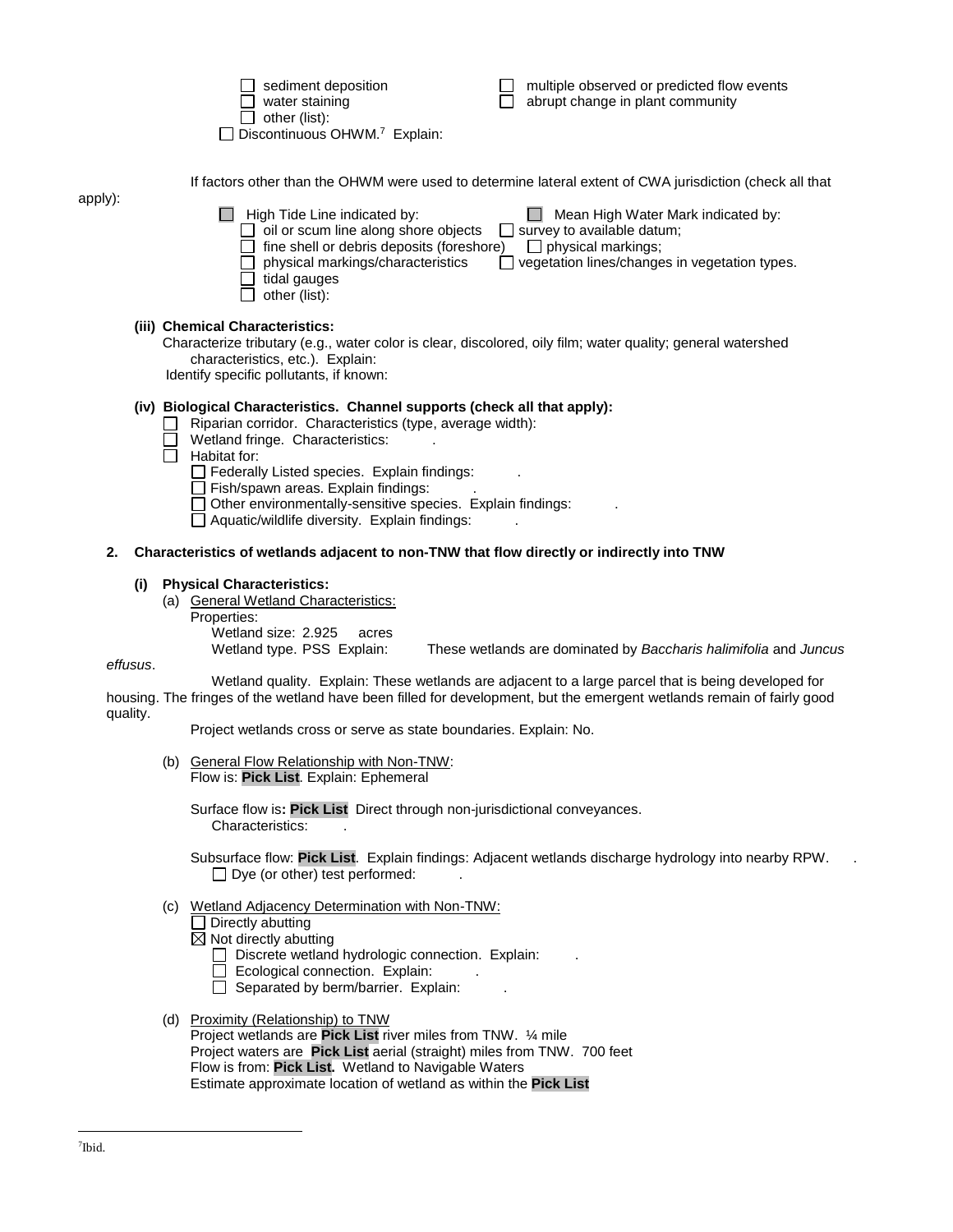## **(ii) Chemical Characteristics:**

Characterize wetland system (e.g., water color is clear, brown, oil film on surface; water quality; general watershed characteristics; etc.). Explain:

Identify specific pollutants, if known: Agricultural pesticides and herbicides.

# **(iii) Biological Characteristics. Wetland supports (check all that apply):**

- $\boxtimes$  Riparian buffer. Characteristics (type, average width): Scrub Shrub
- $\boxtimes$  Vegetation type/percent cover. Explain: Mostly herb stratum plants with 20% being shrub and/or small trees.

#### $\Box$  Habitat for:

 $\Box$  Federally Listed species. Explain findings:

- $\overline{\Box}$  Fish/spawn areas. Explain findings:
- $\Box$  Other environmentally-sensitive species. Explain findings:
- $\Box$  Aquatic/wildlife diversity. Explain findings:

## **3. Characteristics of all wetlands adjacent to the tributary (if any)**

All wetland(s) being considered in the cumulative analysis: **Pick List** Approximately (2.925 ) acres in total are being considered in the cumulative analysis. For each wetlan, specify the following:

| Directly abuts? (Y/N) | Size (in acres) | Directly abuts? (Y/N) | Size (in acres) |
|-----------------------|-----------------|-----------------------|-----------------|
|-----------------------|-----------------|-----------------------|-----------------|

| <b>Aquatic Resource</b><br><b>Name</b> | <b>Aquatic Resource</b><br><b>vpe</b> | <b>Size</b> | <b>Directly Abuts?</b> |
|----------------------------------------|---------------------------------------|-------------|------------------------|
| <b>Wetland 1</b>                       | <b>PSS</b>                            | 2.925       |                        |

Summarize overall biological, chemical and physical functions being performed: .

 **These scrub-shrub wetlands are directly connected via non-jurisdictional surface level conveyances which directly discharges into Dixon Creek (TNW) approximately 700 feet away. These wetlands provide food, shelter and habitat for various species found within the Tred Avon River floodplain. In addition, these wetlands are effective in trapping sediment and other pollutants from runoff from the adjacent housing development before these pollutants enter the Tred Avon River, and ultimately the Chesapeake Bay.** 

### **C. SIGNIFICANT NEXUS DETERMINATION**

**A significant nexus analysis will assess the flow characteristics and functions of the tributary itself and the functions performed by any wetlands adjacent to the tributary to determine if they significantly affect the chemical, physical, and biological integrity of a TNW. For each of the following situations, a significant nexus exists if the tributary, in combination with all of its adjacent wetlands, has more than a speculative or insubstantial effect on the chemical, physical and/or biological integrity of a TNW. Considerations when evaluating significant nexus include, but are not limited to the volume, duration, and frequency of the flow of water in the tributary and its proximity to a TNW, and the functions performed by the tributary and all its adjacent wetlands. It is not appropriate to determine significant nexus based solely on any specific threshold of distance (e.g. between a tributary and its adjacent wetland or between a tributary and the TNW). Similarly, the fact an adjacent wetland lies within or outside of a floodplain is not solely determinative of significant nexus.** 

### **Draw connections between the features documented and the effects on the TNW, as identified in the** *Rapanos* **Guidance and discussed in the Instructional Guidebook. Factors to consider include, for example:**

- Does the tributary, in combination with its adjacent wetlands (if any), have the capacity to carry pollutants or flood waters to TNWs, or to reduce the amount of pollutants or flood waters reaching a TNW?
- Does the tributary, in combination with its adjacent wetlands (if any), provide habitat and lifecycle support functions for fish and other species, such as feeding, nesting, spawning, or rearing young for species that are present in the TNW?
- Does the tributary, in combination with its adjacent wetlands (if any), have the capacity to transfer nutrients and organic carbon that support downstream foodwebs?
- Does the tributary, in combination with its adjacent wetlands (if any), have other relationships to the physical, chemical, or biological integrity of the TNW?

#### **Note: the above list of considerations is not inclusive and other functions observed or known to occur should be documented below:**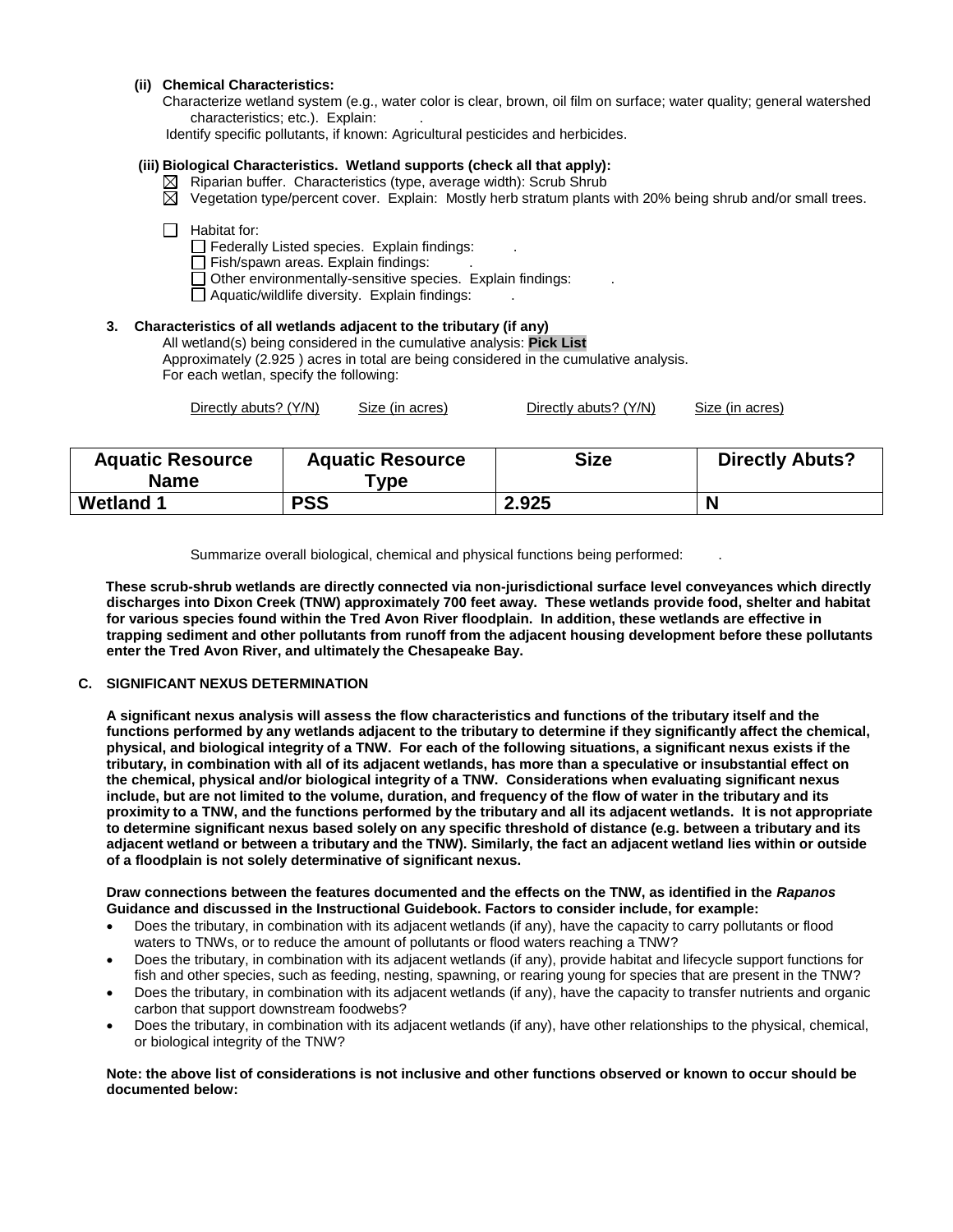- **1. Significant nexus findings for non-RPW that has no adjacent wetlands and flows directly or indirectly into TNWs.** Explain findings of presence or absence of significant nexus below, based on the tributary itself, then go to Section III.D:
- **2. Significant nexus findings for non-RPW and its adjacent wetlands, where the non-RPW flows directly or indirectly into TNWs.** Explain findings of presence or absence of significant nexus below, based on the tributary in combination with all of its adjacent wetlands, then go to Section III.D:
- **3. Significant nexus findings for wetlands adjacent to an RPW but that do not directly abut the RPW.** Explain findings of presence or absence of significant nexus below, based on the tributary in combination with all of its adjacent wetlands, then go to Section III.D:

**These scrub-shrub wetlands are directly connected via non-jurisdictional surface level conveyances which directly discharges into Dixon Creek (TNW) approximately 700 feet away. These wetlands provide food, shelter and habitat for various species found within the Tred Avon River floodplain. In addition, these wetlands are effective in trapping sediment and other pollutants from runoff from the adjacent housing development before these pollutants enter the Tred Avon River, and ultimately the Chesapeake Bay. The large wetland along with the 4 smaller patches located less than 50 feet away are also similarly situated among each other and therefore function as a system adjacent to the existing RPW. Based on this information, it has been determined that a significant nexus exists for these 4 wetlands and are therefore jurisdictional waters of the U.S.** 

## **D. DETERMINATIONS OF JURISDICTIONAL FINDINGS. THE SUBJECT WATERS/WETLANDS ARE (CHECK ALL THAT APPLY):**

- **1. TNWs and Adjacent Wetlands.** Check all that apply and provide size estimates in review area:  $\Box$  TNWs: linear feet width (ft), Or, acres.
	- Wetlands adjacent to TNWs: acres.
- **2. RPWs that flow directly or indirectly into TNWs.**
	- □ Tributaries of TNWs where tributaries typically flow year-round are jurisdictional. Provide data and rationale indicating that tributary is perennial:

Tributaries of TNW where tributaries have continuous flow "seasonally" (e.g., typically three months each year) are jurisdictional. Data supporting this conclusion is provided at Section III.B. Provide rationale indicating that the tributary flows seasonally.

Provide estimates for jurisdictional waters in the review area (check all that apply):

- □ Tributary waters: linear feet width (ft).<br>□ Other non-wetland waters: acres
- **Other non-wetland waters: acres.** 
	- Identify type(s) of waters:

## **3. Non-RPWs<sup>8</sup> that flow directly or indirectly into TNWs.**

■ Waterbody that is not a TNW or an RPW, but flows directly or indirectly into a TNW, and it has a significant nexus with a TNW is jurisdictional. Data supporting this conclusion is provided at Section III.C.

Provide estimates for jurisdictional waters within the review area (check all that apply):

Tributary waters: linear feet width (ft).

**Other non-wetland waters:** acres.

Identify type(s) of waters:

# **4. Wetlands directly abutting an RPW that flow directly or indirectly into TNWs.**

□ Wetlands directly abut RPW and thus are jurisdictional as adjacent wetlands.

- □ Wetlands directly abutting an RPW where tributaries typically flow year-round. Provide data and rationale indicating that tributary is perennial in Section III.D.2, above. Provide rationale indicating that wetland is directly abutting an RPW:
- Wetlands directly abutting an RPW where tributaries typically flow "seasonally." Provide data indicating that tributary is seasonal in Section III.B and rationale in Section III.D.2, above. Provide rationale indicating that wetland is directly abutting an RPW:
- **5. Wetlands adjacent to but not directly abutting an RPW that flow directly or indirectly into TNWs.**

<sup>8</sup>See Footnote # 3.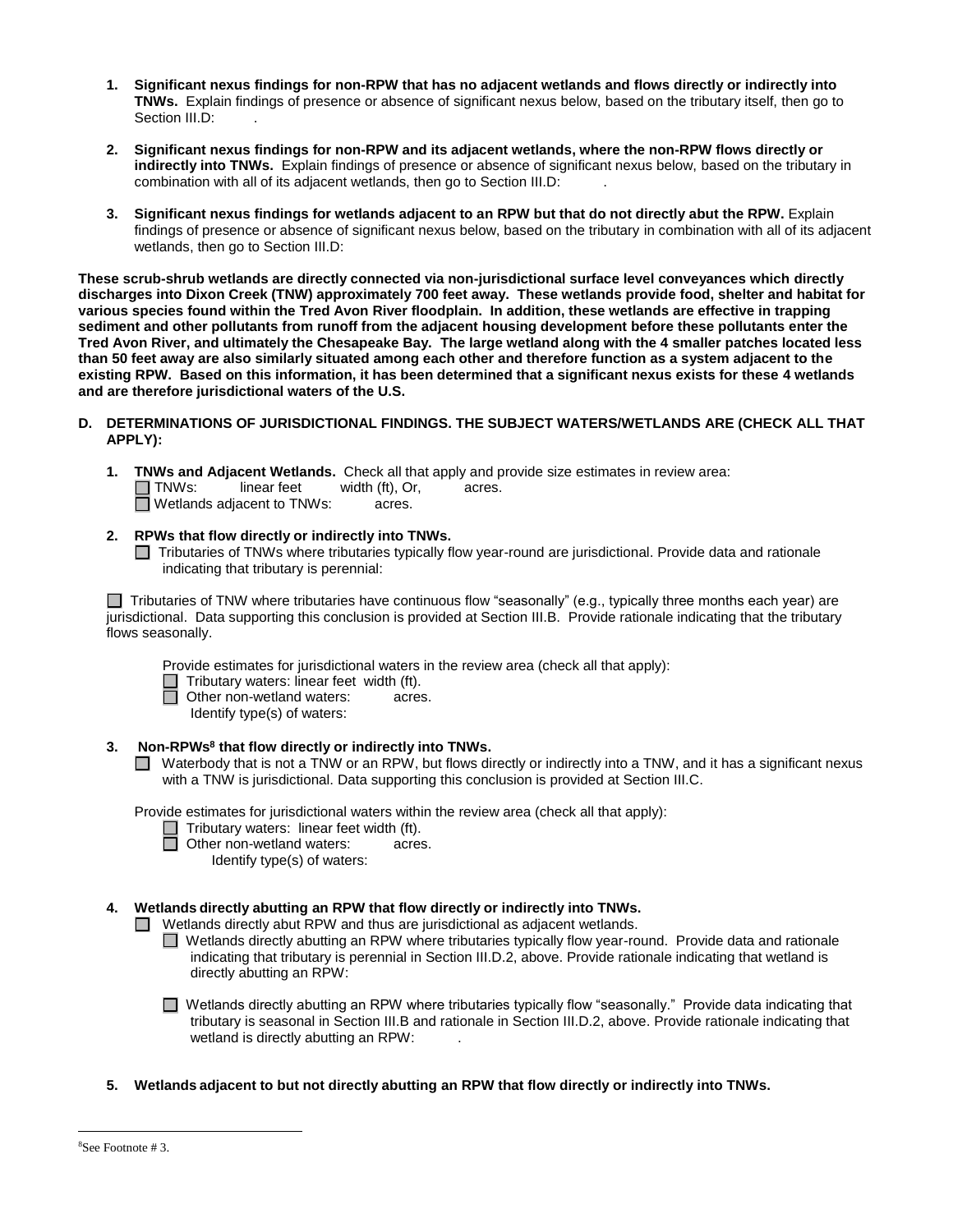$\boxtimes$  Wetlands that do not directly abut an RPW, but when considered in combination with the tributary to which they are adjacent and with similarly situated adjacent wetlands, have a significant nexus with a TNW are jurisidictional. Data supporting this conclusion is provided at Section III.C.

Provide acreage estimates for jurisdictional wetlands in the review area: **2.925** acres.

**These scrub-shrub wetlands discharge hydrology into the abutting non-jurisdictional conveyance, which directly discharges into Dixon Creek, a tidal water and TNW approximately 700 feet away. These wetlands provide food, shelter and habitat for various species found within the Tred Avon River floodplain. In addition, these wetlands are effective in trapping sediment and other pollutants from runoff from the housing development which surround the wetland before these pollutants enter Dixon Creek. Also, the scrub-shrub wetland may contribute detritus to the downstream TNW which contributes to a diverse benthic habitat. These 4 wetlands are also similarly situated among each other and therefore function as a system adjacent to the existing RPW. Based on this information, it has been determined that a significant nexus exists for these 4 wetlands and are therefore jurisdictional waters of the U.S.** 

- **6. Wetlands adjacent to non-RPWs that flow directly or indirectly into TNWs.** 
	- $\boxtimes$  Wetlands adjacent to such waters, and have when considered in combination with the tributary to which they are adjacent and with similarly situated adjacent wetlands, have a significant nexus with a TNW are jurisdictional. Data supporting this conclusion is provided at Section III.C.

Provide estimates for jurisdictional wetlands in the review area: **2.925** acres.

Man made shallow ditches that directly abut the main wetland maintain a surface flow connection to Dixon creek. The roadside ditch directly outside the wetland had standing water indicating a flow from the wetland to the TND.

## **7. Impoundments of jurisdictional waters. 9**

- As a general rule, the impoundment of a jurisdictional tributary remains jurisdictional.
- Demonstrate that impoundment was created from "waters of the U.S.," or  $\Box$
- Demonstrate that water meets the criteria for one of the categories presented above (1-6), or
- П Demonstrate that water is isolated with a nexus to commerce (see E below).

#### **E. ISOLATED [INTERSTATE OR INTRA-STATE] WATERS, INCLUDING ISOLATED WETLANDS, THE USE, DEGRADATION OR DESTRUCTION OF WHICH COULD AFFECT INTERSTATE COMMERCE, INCLUDING ANY SUCH WATERS (CHECK ALL THAT APPLY):<sup>10</sup>**

which are or could be used by interstate or foreign travelers for recreational or other purposes.

- from which fish or shellfish are or could be taken and sold in interstate or foreign commerce.
- which are or could be used for industrial purposes by industries in interstate commerce.
- Interstate isolated waters.Explain: .
- $\overline{\Box}$  Other factors. Explain:

 $\overline{a}$ 

**Identify water body and summarize rationale supporting determination:** Areas 1, 2 and 3 were determined to be isolated wetlands with no significant nexus to downstream TNWs. They are depression PEM wetlands with clay soil and the main source of hydrology is slow precipitation penetration coupled with a shallow depression and/or overland flow.

Provide estimates for jurisdictional waters in the review area (check all that apply):

- Tributary waters: linear feet width (ft).
- **Other non-wetland waters: acres.** 
	- Identify type(s) of waters: **.**
- Wetlands: acres. Wetland W-KLE-02 1.02 acres.

## **F. NON-JURISDICTIONAL WATERS, INCLUDING WETLANDS (CHECK ALL THAT APPLY):**

- $\Box$  If potential wetlands were assessed within the review area, these areas did not meet the criteria in the 1987 Corps of Engineers Wetland Delineation Manual and/or appropriate Regional Supplements. Explain:
- $\boxtimes$  Review area included isolated waters with no substantial nexus to interstate (or foreign) commerce. Prior to the Jan 2001 Supreme Court decision in "*SWANCC*," the review area would have been regulated based solely on the "Migratory Bird Rule" (MBR).
- Waters do not meet the "Significant Nexus" standard, where such a finding is required for jurisdiction. Explain: **.**

<sup>9</sup> To complete the analysis refer to the key in Section III.D.6 of the Instructional Guidebook.

**<sup>10</sup> Prior to asserting or declining CWA jurisdiction based solely on this category, Corps Districts will elevate the action to Corps and EPA HQ for review consistent with the process described in the Corps/EPA** *Memorandum Regarding CWA Act Jurisdiction Following Rapanos.*